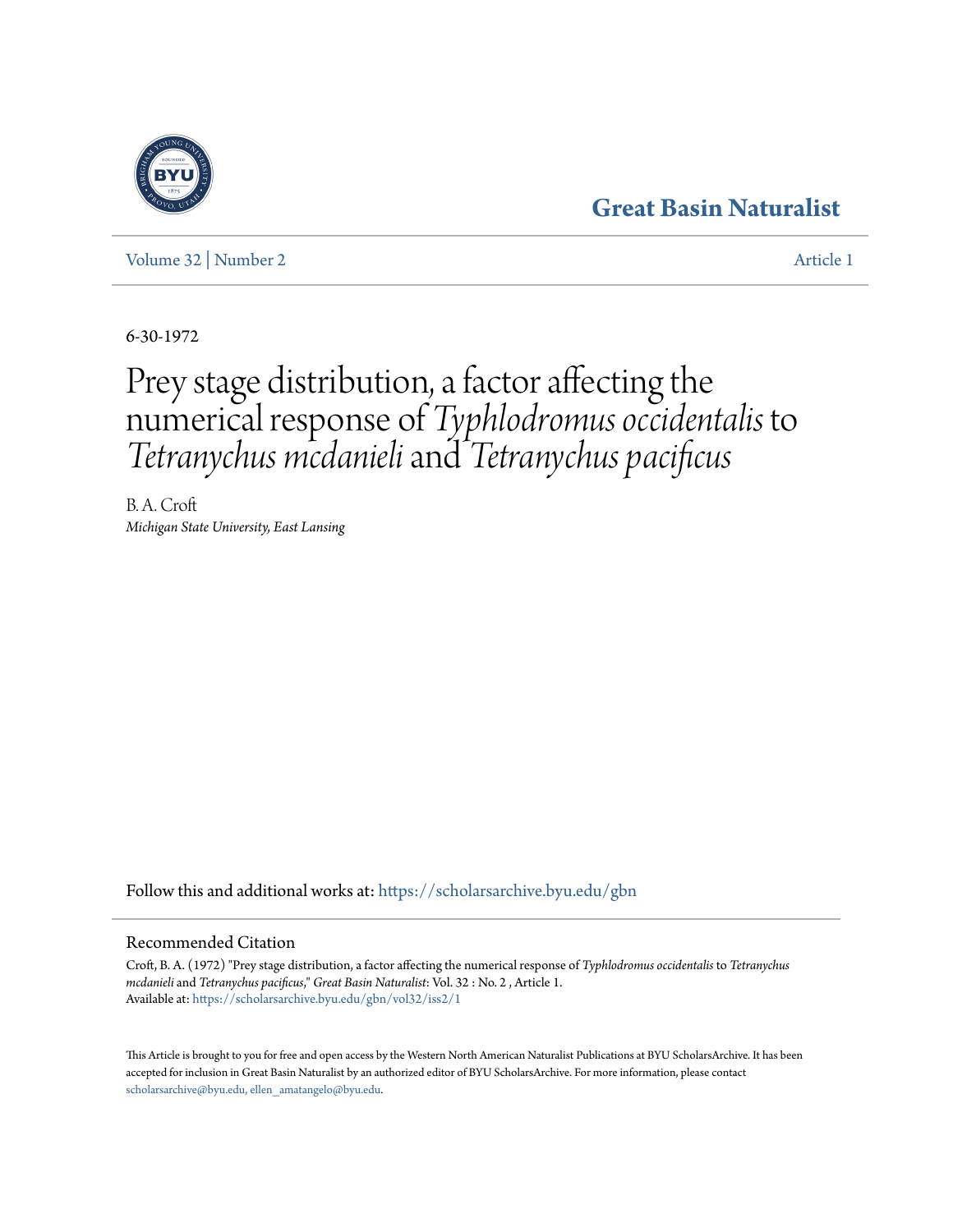# The Great Basin Naturalist

PUBLISHED AT PROVO, UTAH, BY BRIGHAM YOUNG UNIVERSITY

## VOLUME 32 June 30, 1972 No. 2

#### PREY STAGE DISTRIBUTION, A FACTOR AFFECTING THE NUMERICAL RESPONSE OF TYPHLODROMUS OCCIDENTALIS TO TETRANYCHUS MCDANIELI AND TETRANYCHUS PACIFICUS<sup>1</sup>

#### B. A. Croft<sup>2</sup>

Abstract — The ability of Typhlodromus occidentalis to oviposit and numerically increase when consuming various life stage distributions of Tetrany-<br>chus medanieli and Tetrany-chus pacificus were studied at several interac chus medanieli and Tetranychus pacificias were suqued at several control levels. On field-collected apple leaves and 6x6 cm artificial substrates, oviposition Chas incommend collected apple leaves and 6x6 cm artificial substitutes, oviposition<br>rates and rates of increase (r) were higher when predators were fed popula-<br>rates and rates of increase (r) were higher when predators we Feeding studies indicated that reproductive differences were infinity due to<br>creased predation and food intake when predators were offered eggs and larvae of creased predation and food intake when predators were untered as a measurement of provided  $Tet.$  pacificus and a decreased capture and food consumption when only provided with the larger prey stages. Samples taken througho apple uses and an oterard suggested uat udring early-season, prey sugge user<br>tributions were most favorable to predator increases and would undoubtedly<br>contribute to a rapid numerical response by predators. The affect of l

their host plant.<br>
A predator's reproductive rate is greatly influenced by the<br>
density, nurticional suitability, and behavioral acceptability of its<br>
pergy. For example, Chant (1961) reported that the rate of<br>
prey. For e bitt, was closely correlated with the number of Pacific spider nutes (Tetranychus pacificus McGregor) it consumed. Burrell and Mc-Cormick (1964) reported differential oviposition rates for  $T$ . occi- $\Delta$  dentalis when feeding on various tetranychid prey; and  $\Delta$ *mblyseius dentalis* when feeding on various certaily  $\frac{1}{2}$  or equivalent rate<br>potentillae (Garman) consumes fewer prey/day per equivalent rate of egg production when feeding on Panonychus ulmi (Koch) reared on leaves having a high nitrogen level, as compared to  $\hat{P}$ .  $ulmi$ reared on leaves with low nitrogen content (van de Vrie and Boers-<br>ma, 1971).

Many phytoseiid mites prefer feeding on a particular stage or stages of certain tetranychid mites (Chant, 1959; Putnam,

<sup>1</sup>Accepted for publication 14 March 1972.<br><sup>2</sup>Department of Entomology, Michigan State University, East Lansing, Michigan 48823.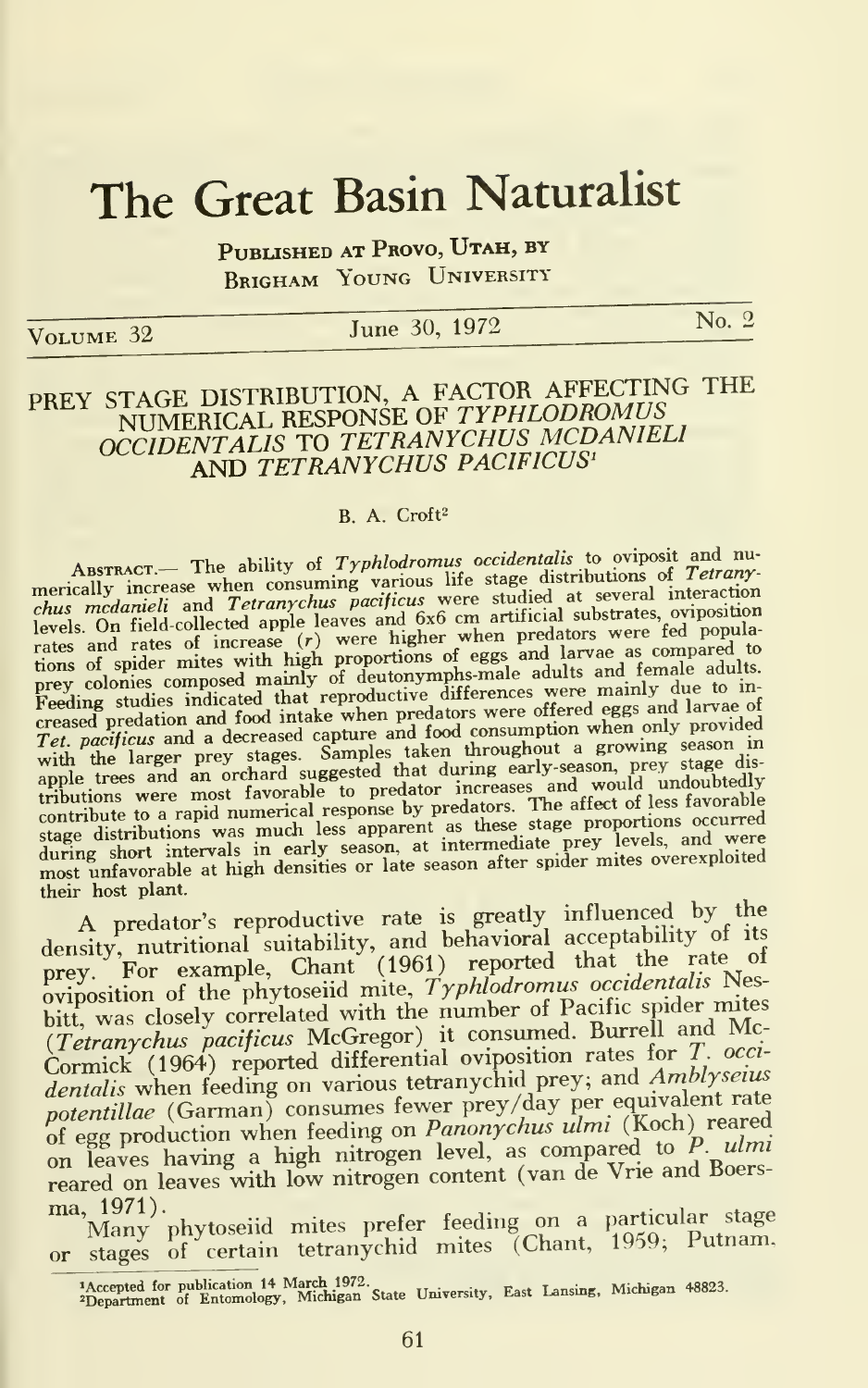1962; Croft and Jorgensen, 1969; van de Vrie and Boersma, 1971). Croft and McMurtry (1972a) reported that T. occidentalis preferred feeding on the egg, larval, and protonymphal stages of Tet. pacificus, rather than on late nymphal-male adult or female adult mites. When provided with different stage groups of Tet. pacificus  $[(a)]$ eggs, (b) unfed larvae, (c) deutonymphs-male adults, (d) female adults], predators exhibited marked differences in oviposition rates. Estimates were twofold greater when T. occidentalis females were fed prey eggs or larvae as compared to deutonymphs—male adults and female adults. The relationship between the prey stage con sumed and the oviposition rate of predators suggested that the stage distribution of the prey mites might affect the ability of T. occi dentalis to numerically increase and control Tet. pacificus and Tetranychus mcdanieli McGregor in the field. The investigations reported herein were conducted to test this hypothesis. This rela tionship was studied at several interaction levels; in the laboratory on confined 6x6 cm paper substrates, apple leaves, and 2.5 cm di ameter apple-leaf disks and in the field on apple leaves, in apple trees, and in an apple orchard throughout a growing season.

#### General Methods

Rearing methods for the predator and prey populations have been described elsewhere (Croft, 1970). Stock colonies of T. occi dentalis originally were collected from an apple orchard at Wenatchee, Washington. Tetranychus pacificus was started from a colony maintained by L. R. Jeppson at the University of California, Riverside. All laboratory experiments were conducted, unless specified otherwise, at  $75 \pm 3$ °F and  $50 \pm 10\%$  RH in the insectary at the University of California, Riverside. Field experiments, samples and populations of Tet. mcdanieli were all taken in apple orchards at Oak Glen, near Yucaipa, California. With respect to taxonomy, morphology, and behavior,  $Tet.$   $pacificus$  and  $Tet.$   $medianieli$  are  $\hfill$ closely related species, and T. occidentalis is well adapted to either prey (Flaherty, 1967;<sup>3</sup> Hoyt 1969).

#### PREDATORS REARED ON PAPER SUBSTRATES

METHODS.— The potential of  $T$ . occidentalis to numerically increase when fed four life stage groups of Tet. pacificus was tested on waterproofed construction paper units  $(6 \times 6 \text{ cm})$ . These arenas were placed on a water-saturated, plastic foam base and were con tained in <sup>a</sup> 15x15x3 cm stainless steel pan. Cellucotton strips bor dered each unit and were saturated with water to insure the iso lation of each predator-prey population. Life stage groups of Tet. pacificus: (a) eggs-larvae, (b) larvae-protonymphs, (c) deuto-<br>nymphs-male adults, and (d) female adults were collected by the<br>method described by Scriven and McMurtry (1971). An abundance

 ${}^{3}\text{F1.AHERT}$ , D. 1967. The ecology and importance of spider mites on grape vines in the southern San Joaquin Valley with emphasis on the role of *Metasciulus occidentalis* (Nesbitt). Doctoral Dissertation, Univ. of Cali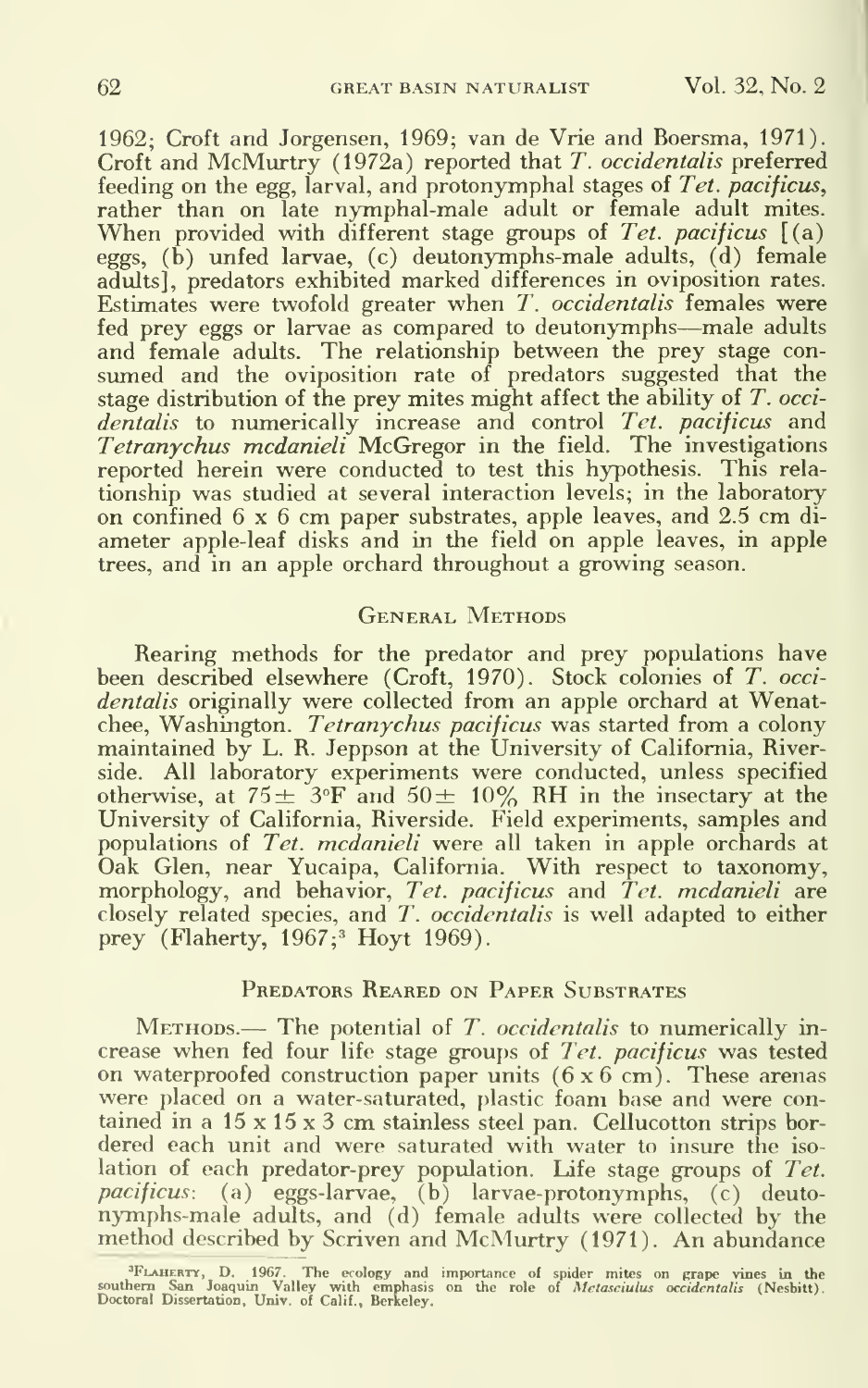of each prey group was added three times weekly to units where <sup>30</sup> newly oviposited eggs of the predator previously had been placed. A single pan contained four replicates of each treatment. After female predators had developed to maturity, morality  $(1_x)$ and oviposition  $(m_x)$  measurements were collected daily during the entire oviposition period (16-29 days). Six parameters, including  $(1)$  mean eggs produced/female,  $(2)$  mean egg production per fe-<br>male/day,  $(3)$  mean length of the oviposition period,  $(4)$  mean generation time  $(T)$ ,  $(5)$  net reproductive rate per female/generation  $(R_0)$ , and  $(6)$  instrinsic rate of increase  $(r)$ , were measured. A previously reported sex ratio (Croft, 1970) of 1:1.7 ( $\sigma$ : ?) for T. occidentalis was used in all calculations.

Results.— Table <sup>1</sup> contains the six respective parameters for adult females of T. occidentalis when fed on each stage group of Tet. pacificus. The mean total egg production for females fed on each prey group were similar. Mean egg production per female/ day and the mean length of the oviposition period were inversely correlated; high oviposition rates were associated with short ovi position periods and vice versa. If similar mortality  $(I_x)$  values had been obtained for each stage type, mean generation time  $(T)$ would have positively correlated with the length of the oviposition period. However, <sup>a</sup> greater mortality occurred among predators when feeding on deutonymphs-male adults and female adults as compared with those predators feedings on eggs-larvae or larvae protonymphs. It is not known if these mortality differences are also associated with the consumption of the larger prey stages as oc-<br>curs in the field. The lower mortality  $(l_x)$  values also caused the<br>mean generation time  $(T)$  for predators fed on deutonymphs-male adults and female adults to be similar to those values obtained for mites fed on eggs-larvae and larvae-protonymphs. The number of progeny produced per female  $(R_0)$  in each generation  $(T)$  was greater among mites feeding on eggs-larvae and larvae-protonymphs as compared to those feeding on the larger prey stages. Intrinsic rates of increase {r) were positively correlated with the mean esti mates for egg production per female/day.

| Life Stage<br>type         | Mean Total | Mean Eggs/ | Mean Length of<br>Eggs/Female Day/Female Oviposition (Days) | T    | $R_{0}$ | $\mathbf{r}$ |
|----------------------------|------------|------------|-------------------------------------------------------------|------|---------|--------------|
| Egg-larvae                 | 36.8       | 2.3        | 16.0                                                        | 14.4 | 21.6    | 0.213        |
| Larvae-proto-<br>nymph     | 35.7       | 1.9        | 19.0                                                        | 16.4 | 21.3    | 0.186        |
| Deutonymphs-<br>male adult | 38.0       | 1.7        | 23.0                                                        | 15.4 | 15.0    | 0.176        |
| Female adult               | 37.7       | 1.3        | 29.0                                                        | 16.7 | 16.8    | 0.169        |

TABLE 1. Oviposition and rate of increase parameters for Typhlodromus occidentalis when fed each of four life stage groups of Tetranychus pacificus.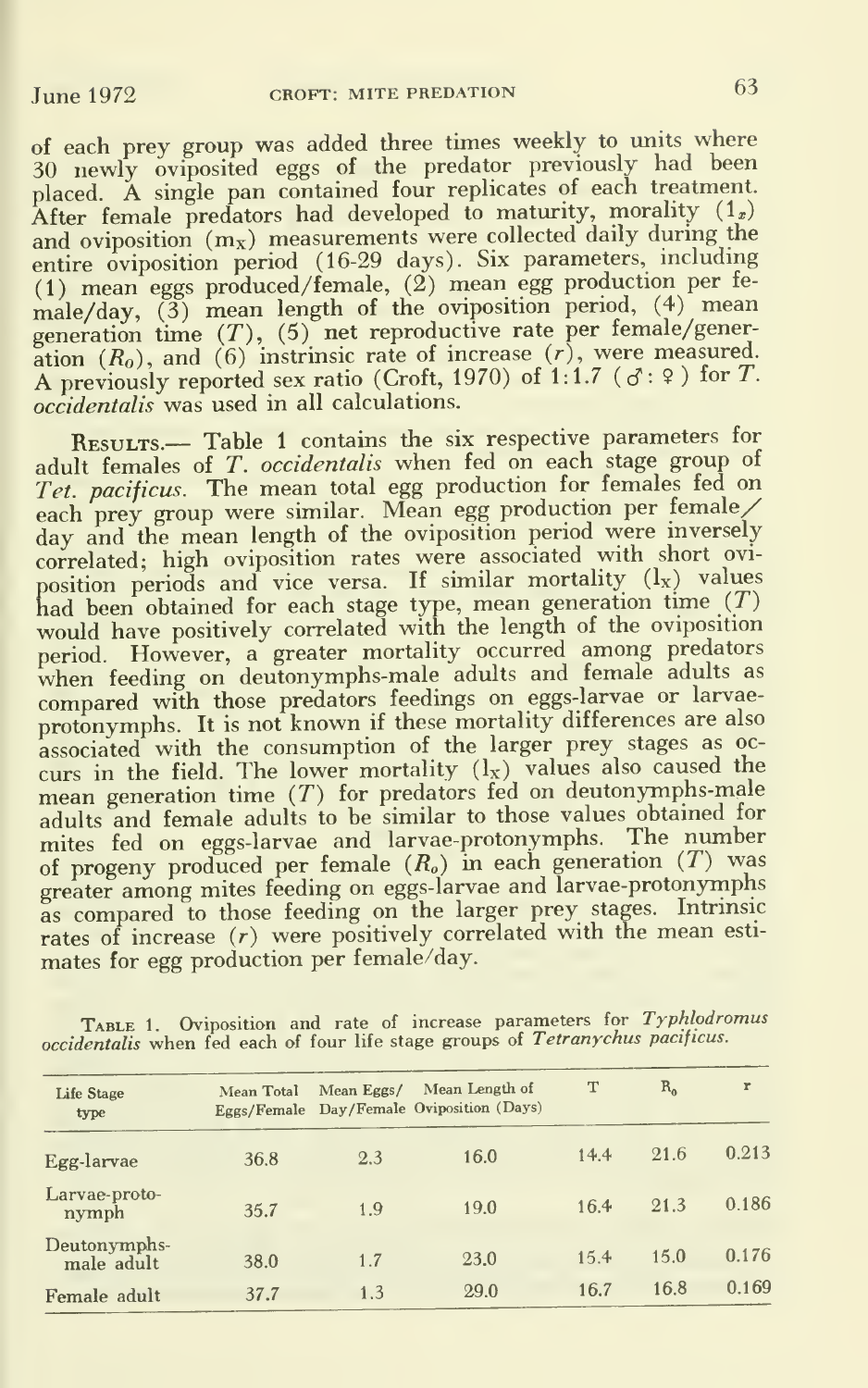#### PREDATOR OVIPOSITION RESPONSES ON APPLE LEAVES

 $M_{\text{ETHODS}}$ . The oviposition response of T. occidentalis when fed Tet. mcdanieli was tested on field-collected apple leaves. Leaves with densities of ca. 60 and 200 prey mites/leaf were selected to insure that searching for prey was not a factor affecting predator egg production. These prey also provided sufficient food to allow the predators to oviposit for four to six days. Leaves were placed on foam plastic pads in pans of water. Cellucotton strips bordered individual leaves to discourage predator or prey migrations from the unit. The initial stage distribution of the prey population was noted for each leaf and then recounted on successive days during the experiments. A mean stage distribution value, as the percentage of all preferred stages (i.e., eggs, larvae, and protonymphs) present during the interaction period was estimated from the running percentage means of the preferred stages present each day. Sufficient female predators were added to each leaf to insure the destruction of the prey populations before six days had elapsed. Leaves with lower prey densities (60 mites/leaf) received 1-3 female predators; those with higher levels (200 mites/leaf) received 6-14. Oviposition rates per female/day were calculated, and mean oviposition rate for the entire period was estimated from the daily means, excluding data from the first day of oviposition and all days after prey density was lower than predator density. Prior to test termination, predator populations were largely composed of eggs, larvae, and nymphs which had a low prey-consumption rate. Searching for prey was not a significant factor affecting oviposition during the testing period. Although these experiments were helpful in relating prey stage distribution to the numerical increase of the predators, the limitations of a detached leaf and the methods of estimating the stage distribution values are emphasized.

RESULTS.— When first introduced to a leaf, predators initially fed on the smaller, more preferred prey stages of Tet. mcdanieli. Predators consumed over 90 percent of the adult female prey and oviposition was 44 percent less during the latter half of the test periods as the more preferred stages were not available. Figure <sup>1</sup> presents a linear regression fit for the relationship between prey stage distribution and predator oviposition rates for 20 leaf inter actions at each density level. A positive regression slope was found at both density levels, and the sample regression coefficients  $(b)$ for both density treatments were not significantly different. Predator oviposition rates were high when the mean percent of preferred prey was high and, conversely, were low when prey populations had a low proportion of the preferred stages. Estimated oviposition rates  $(Y)$  also were not significantly different between the two prey density levels.

Feeding Responses of Predators After Periods of Starvation

Several factors may contribute to the differential oviposition responses of T. occidentalis females to differing stage distributions of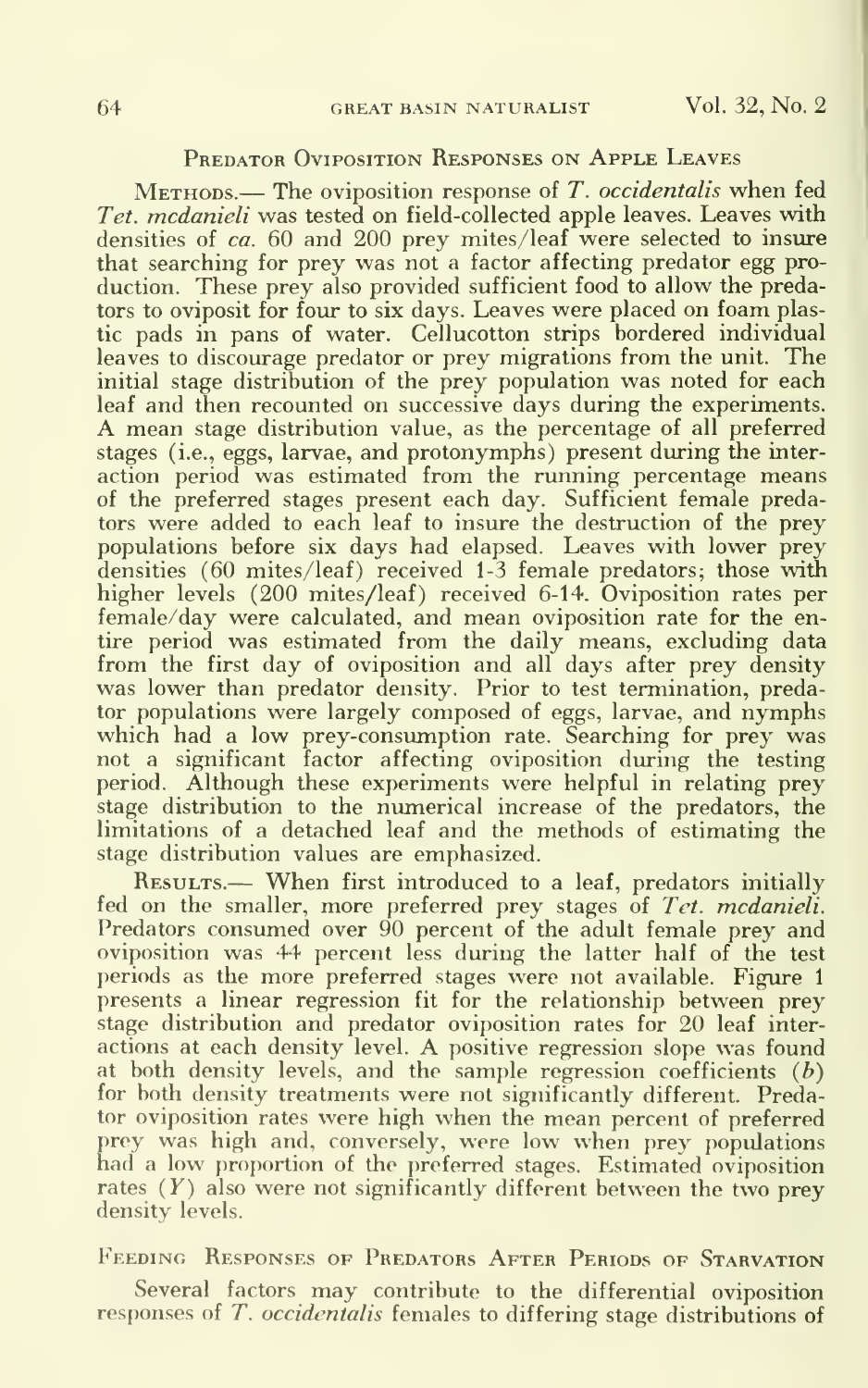

Fig. 1. Regression relationships between the combined percentage of eggs, larvae, and protonymphs (preferred prey stages) available for food and the ovi position rates of Typhlodromus occidentalis for 20 predator-prey interactions on apple leaves at two prey density levels.

Tet. pacificus and Tet. mcdanieli: Croft and McMurtry (1972a) estimated that T. occidentalis females after feeding on  $Tet$ , pacificus eggs produced five times more eggs than did predators fed on an equivalent weight of adult female prey. On the basis of equivalent number of prey, predators oviposited only <sup>41</sup> percent as many eggs when fed eggs as compared to feeding on adult female prey. Unfed larvae were 1.9 times and 16 percent for the same respective parameters. Also, comparisons of oviposition and prey consumption rates for T. occi dentalis fed on prey eggs v. larvae (Croft and McMurtry, 1972a) indicated that an increased feeding response occurred as predators con sumed about 2.5 times as many larvae as eggs, yet maintained a similar level of egg production (2.3 eggs per female/day). When preying on adult female prey, predator oviposition rates were lower (1.3 eggs per female/day) even though an abundance of food was provided. Data suggested that eggs and larvae were more ac ceptable stages to the predator females than were the larger prey stages.

Methods.— To test the above hypothesis, standard-sized (2.5 cm in diameter) leaf disks without prey were placed on watersaturated, foam plastic pads. A uniform starvation schedule prior to the initiation of the experiments provided female adult predators in a similar hunger state. These mites were placed singly on each disk, and at logarithmically-spaced time intervals they were offered a particular prey stage (eggs, larvae, or female adults). All tests were made concurrently; 20 predators per replicate and three replicates (60 total mites) were tested for each stage group at each time interval. Predators which had been offered a particular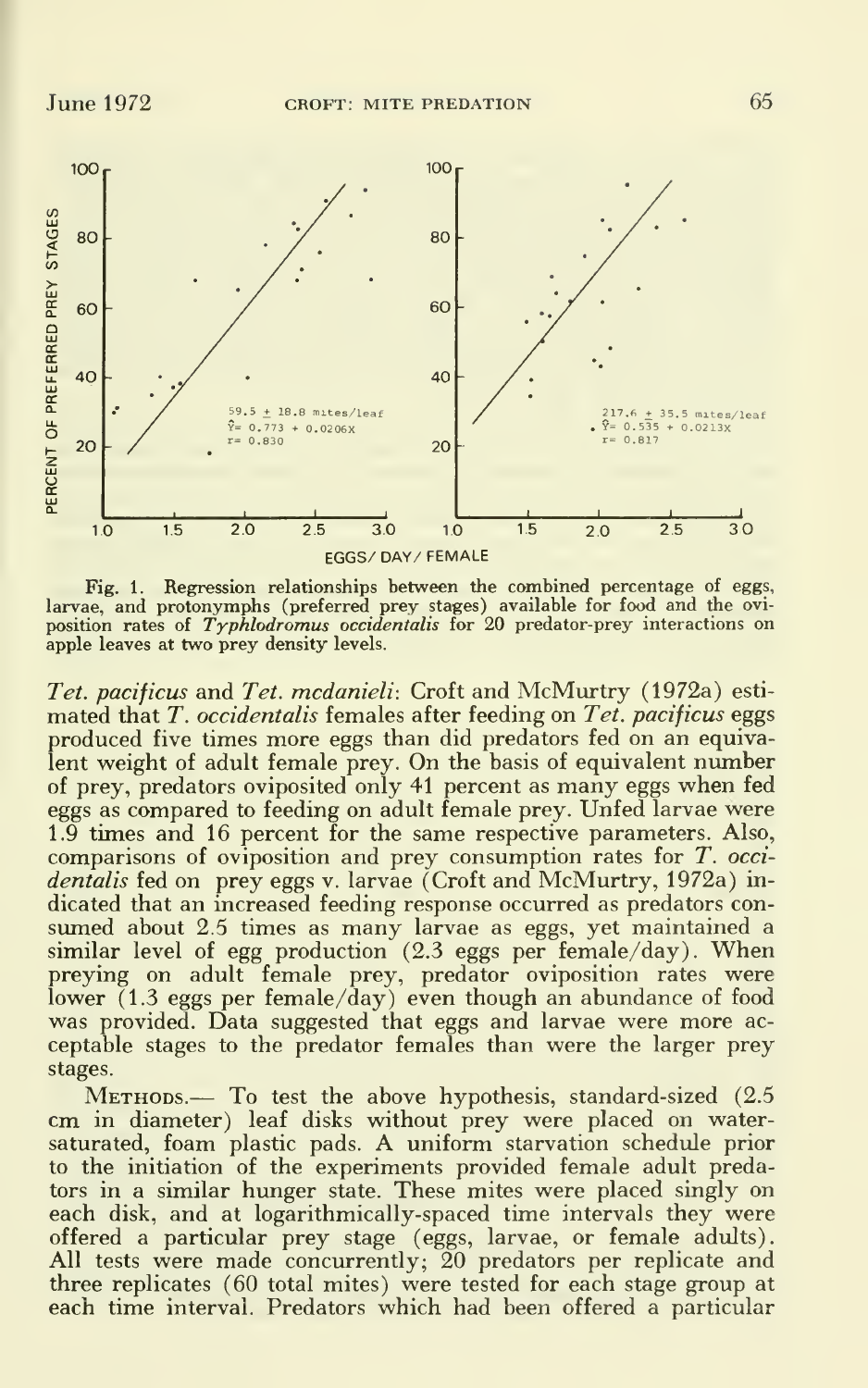prey stage (e.g., eggs only) in previous tests were given a different type (e.g., larvae or female adult mites) at the next time period to insure that treatment conditioning did not occur. The percentage of predators effecting a successful capture after two contacts with a particular prey stage was recorded at each test period. Direct frontal approaches to adult female prey nearly always resulted in an avoidance response by the predators at all starvation times. These contacts were not counted. After a predator had captured a particular prey stage and had assumed the feeding position, the prey was withdrawn. Predators obtained little, if any, food and were further starved until the next test period.

Results and Discussion.— Figure <sup>2</sup> shows the feeding re sponse curves of T. occidentalis females to each prey stage after varying periods of starvation. Successful capture and acceptance of prey larvae were extremely high at all starvation periods, reaching 98 percent at 48 hours after the initiation of the tests. Eggs were slightly less acceptable than larvae at most test periods. Adult female prey were almost unacceptable during the early periods of the tests (3-6 hr), increasing to 65 percent successful captures at the most responsive period  $(48 \text{ hr})$ . In the initial tests  $(3-6 \text{ hr})$ , predators often made normal feeding approaches to adult female prey, holding



Fig. 2. Feeding response curves for Typhlodromus occidentalis to 3 prey stages of Tetranychus pacificus after varying periods of starvation.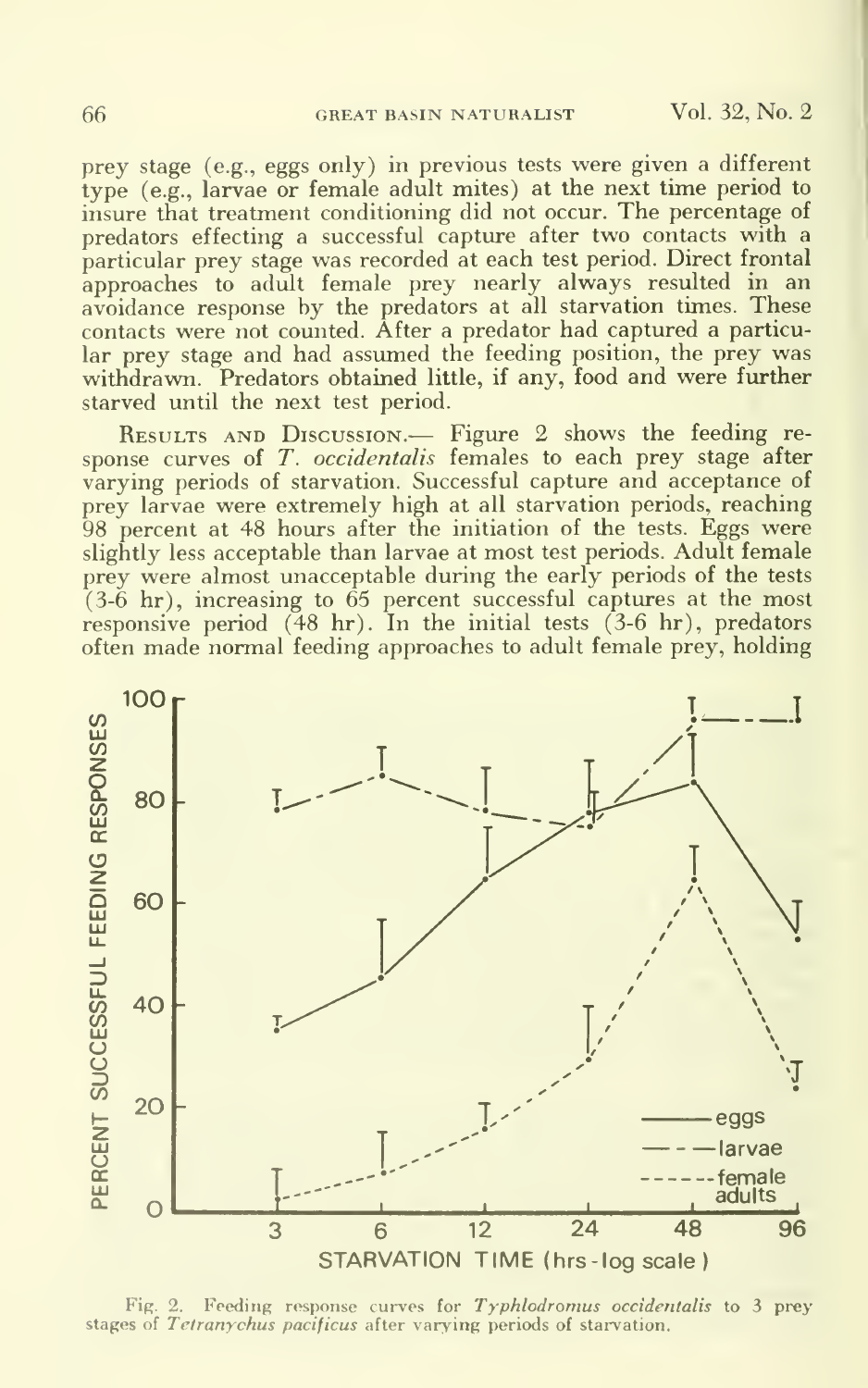them with their front pair of legs; however, they usually released the larger mites and did not feed.

During the late stages of starvation (48-96 hr), many predators ceased searching and remained still until a prey encountered them or until they died. If a prey larva contacted a starving predator, the predator would immediately respond and a high percent of successful captures (95 percent at 96 hr) was effected. Few eggs were en countered by predators in this condition. The decline in adult female consumption at 96 hr resulted from the inability of the starved predators to overcome and feed on the larger prey stages.

Although these tests were helpful in comparing the hunger thresholds of T. occidentalis to each prey stage, the interpretation of these data in terms of field populations should be qualified. Predators were never 100 percent successful in obtaining prey at any test period. However, under field conditions, these mites may contact the prey mites more than twice during each time interval or more than <sup>12</sup> times in <sup>96</sup> hours of searching. We may interpret these data in terms of field populations by suggesting that when prey densities are sufficiently high, and a high proportion of the preferred prey stages are present, predators feed mainly on eggs and larvae. Adult prey consumption mainly occurs when the density of the preferred stages is reduced and the hunger level of the predators becomes high enough to elicit a feeding response on the larger prey stages.

#### Colonization Pattern and Changes in Prey Distribution

The data discussed previously in this paper have dealt with the numerical response of  $T$ . occidentalis to different stage distribution of Tet. pacificus and Tet. mcdanieli on a paper substrate and apple leaf surfaces. Predator-prey interactions at tree and orchard levels are of greater interest if spider mite control is to be attained. Subse quent portions of this paper deal with the effect the previously described response on individual leaves may have, in toto, on the larger sample units in the field.

In southern California, adult females of Tet. mcdanieli overwinter at the base of apple trees and under bark scales in the trunk region. During April and May, females move up the trunk onto leaves on water-sprout growth and to leaves on the inner branches of the scaffold limbs. The initial distribution of prey mites during this period is typically confined to a low percentage of leaves (1-5 percent) in the lower central portion of the tree. Progeny of the first generation complete their development on this foliage. At maturity, many of the newly molted females migrate to noninfested leaves in the upper central portions of the tree and a lateral spread occurs in subsequent generations. By <sup>1</sup> July, from 20-60 percent of the leaves in a tree are infested by prey mites (Croft and Barnes, 1971; Croft and McMurtry,  $1972b$ ).

The colonization habits of the predator, T. occidentalis are adapted to those of Tet. mcdanieli. Adult females overwinter in the debris at the base of trees and under bark scales on the trunk and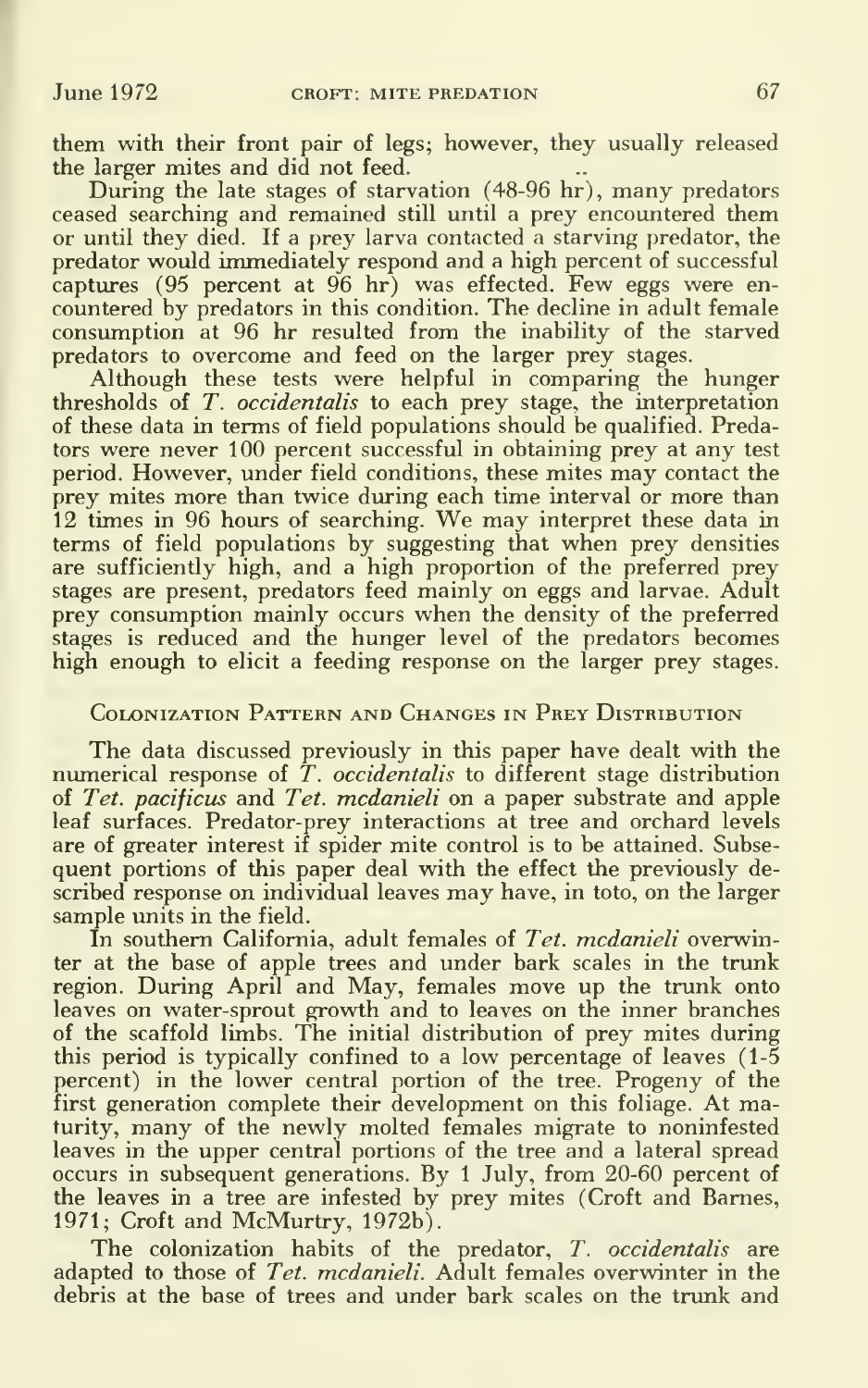scaffold branches (Hoyt, 1969; Leetham and Jorgensen, 1969). Fe male predators move from these hibemacula during the same period as do the prey mites and initially disperse to the lower, central region of the tree where the prey population also occurs.

The initial density and distributional relationships between prey and predator populations vary. On occasion, these relationships favor the predators, which reduce the initial prey populations to a low density level (Croft and Barnes, 1972). When no alternate prey species is present, the early prey reduction results in a starvation decline in predator populations, a later increase in prey levels, and a second numerical response by the predators.

Occasionally an equilibrium ratio of prey: predators is present, and a less fluctuating interaction develops with the predator population maintaining a reduced density just sufficient to maintain the prey at <sup>a</sup> low equilibrium level. The author has observed this condition in naturally developing populations (Croft and Barnes, 1972) and during minimum release tests (Croft and McMurtry, 1972b).

Most often, the initial numerical and distributional relationships of predators and prey favor the increase of prey populations. Predators contact the prey, increase on <sup>a</sup> limited number of leaves, and initially have <sup>a</sup> much lower density and poorer distribution than do the prey mites. However, some time after prey density has surpassed a certain minimal level (ca. 2-5 mites/leaf, Croft and McMurtry, 1972b), predator populations numerically respond to the extent of overcoming and reducing the prey to a low level.

In the latter case, the interaction sequence is generally similar on individual leaves and in the entire tree. The overwintering fe male adult predators disperse to individual leaves in the lower central region of the tree and encounter a prey population of a certain density and stage distribution. Either one or both of these two factors affect the predator's rate of numerical increase during the period of interaction on the leaf. The mean rate of predator increase or decrease on all leaves determines the prey density attained and the length of time a particular prey level persists in the tree.

If prey density on the leaf is sufficiently high and predator searching is not a limiting factor, the stage distribution and the ac ceptability of these prey to the predators influence the rate of in- crease on that leaf. The <sup>r</sup> values in Table <sup>1</sup> give the possible range of effects this factor might have. One might conclude from mean tree estimates that the above conditions occur only at high prey densities; but even at low mean levels (1-5 mites/leaf) the few leaves with prey have many mites present and the majority are without prey. If prey density on a leaf is low or zero, searching for prey is the major factor limiting the rate of numerical increase or decrease among predators. During this period, the effect of <sup>a</sup> differ ential stage distribution is not greatly expressed. This also applies to those periods of low prey density on leaves after the predators have numerically increased and reduced the prey to a low level.

The following interaction sequence in early season was observed in repeated studies of the numerical response of T. occidentalis to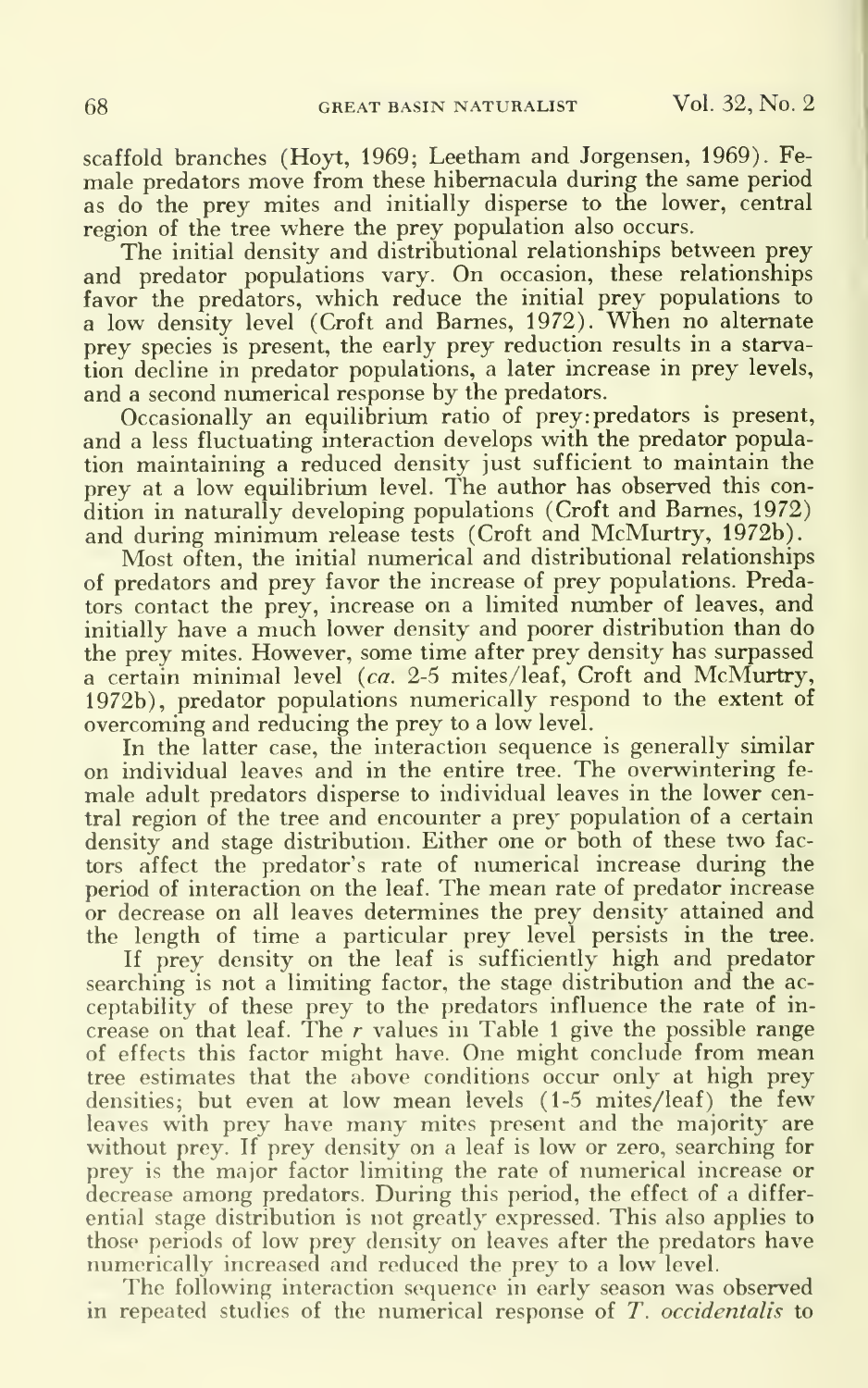populations of Tet. mcdanieli on leaves where prey initially were abundant (Croft and Barnes, 1971, 1972; Croft and McMurtry, 1972b): the immature progeny from eggs oviposited by the over winter female predators completed development on the originally colonized leaf. If prey density was still sufficiently high, a second generation developed on the leaf. Prior to the complete extincting of all prey, the original female predators and/or gravid females of subsequent generations migrated to other infested leaves. Further prey consumption by developing immature predators most often re sulted in the complete extinction of prey from the leaves until later migrations occurred. At maturity the newly molted female predators were mated and shortly thereafter dispersed to leaves with prey and the interaction sequence was repeated. As the predator density in creased in the tree, population distribution (percentage of leaves infested) also increased at a proportional rate (Croft and Barnes, 1971; Croft and McMurtry, 1972b) . Eventually a predator population numerically increased and was distributed throughout the tree to the extent of overcoming further prey increases, and control was at tained.

Assuming that the above sequence describes a typical numerical response of  $T$ . *occidentalis* to populations of  $Tet$ . *mcdanieli* in an individual apple tree, tests were conducted to measure changes in the stage distribution of the prey mites as related to density and time<br>upon leaves, in trees, and in an apple orchard. These measurements were taken to suggest the stage distributions that dispersing predator populations would encounter in enacting control of the pest.

#### PREY INFESTATION ON INDIVIDUAL APPLE LEAVES

As the density and distribution of Tet. mcdanieli initially in creased in the tree, <sup>a</sup> common development was for <sup>a</sup> single gravid female prey to disperse to an uninfested leaf. Later, several females would disperse to uninfested leaves as density further increased and intraspecific competition intensified. At high density levels, large numbers of mites would occupy almost all available leaves, and the remaining uninfested leaves would soon be colonized by high densities of migrant female mites. These infestations assume single migrations by various densities of prey mites, but also an infinite number of continuous migrations may occur at any time (i.e., a single female colonizes a leaf but is joined by one or more additional females at day 2, day 3, etc., or any other random time).

METHODS.— To simulate these infestations, leaf spurs without mites were collected from a single branch of a "Standard Delicious" apple tree. All leaves except one of uniform size were removed from each spur. The spurs were placed in leaf cages and maintained in a greenhouse under long day photoperiods at 70-90 F, and 50-70 per- cent R.H. At the initiation of the test, a leaf was infested with either 1, 2, 4, or 16 field-collected prey mites (*Tet. mcdanieli*, female<br>adults) of an unknown age. One treatment contained a leaf on which 1 adult female was added the first and each successive day.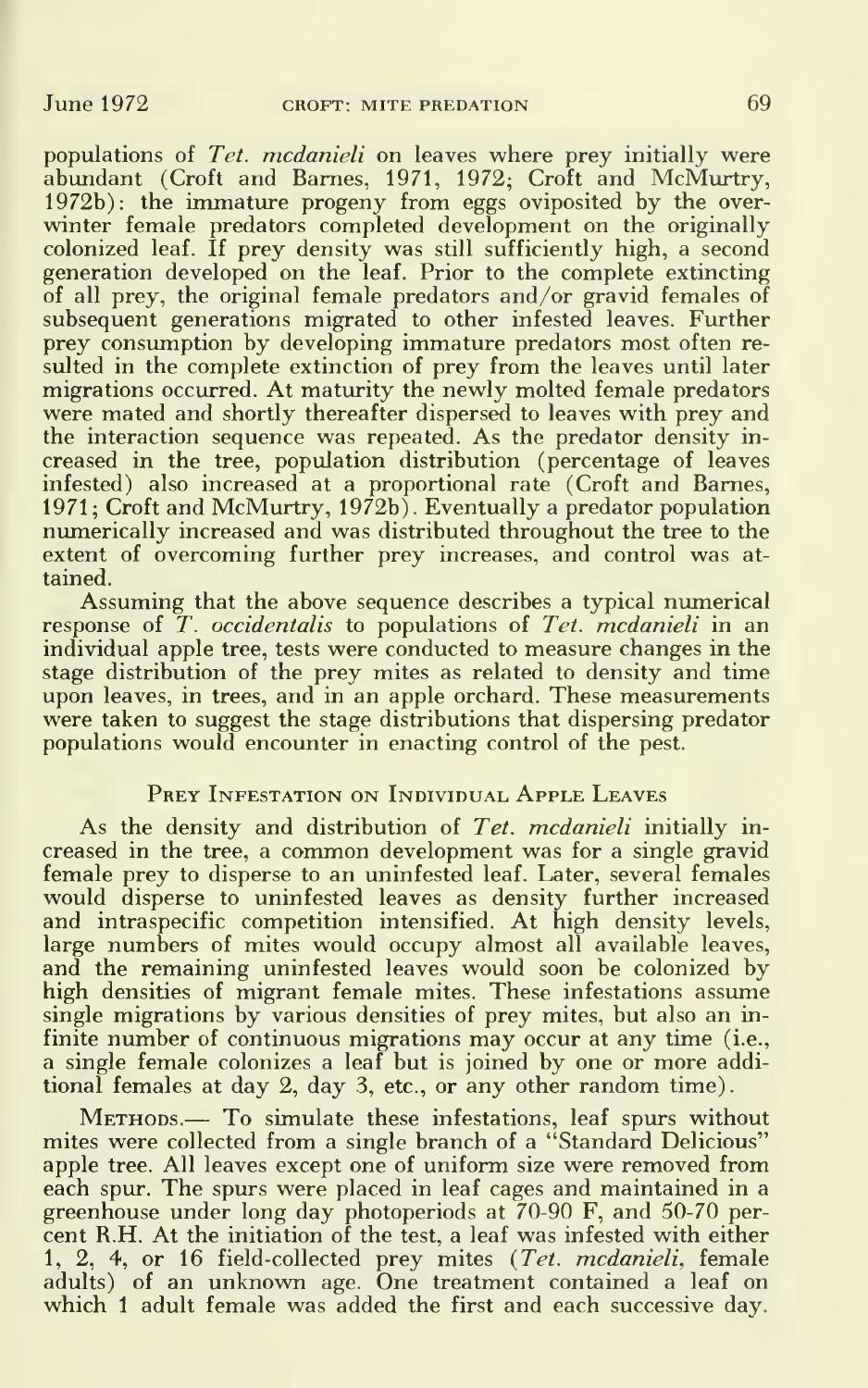Prey density and stage distribution were counted every three days until test termination. Each of the five treatments was replicated 10 times and the reported data are mean values for all replicates in each treatment.

Results.— Figure <sup>3</sup> A-F presents the results from the infestation experiments. The following generalizations were made from these data: (1) At the lower density levels after colonization had begun, the percentage of prey in the egg, larval, and protonymphal stages was extremely high and would be optimally favorable for the numerical increase of predator populations (Fig. 3 A-E). (2) As density further increased, the prey population contained a lower percent of preferred stages (Fig. 3 A-E). (3) If 1, 2, 4, or 16 female prey mites dispersed to an uninfested leaf and no other mites moved to that leaf before the first generation was completed, there was a short period of time (3-6 days in the laboratory) at the end of the first generation when the stage distribution of the prey was mostly composed of the large prey stages and would be less favorable for the numerical increase of the predator (Fig. 3 A-D). (4) The periodic introduction of additional females to a previously infested leaf tended to dampen fluctuation (extreme variations in successive sample dates) in stage distribution on the leaf (Fig. 3E). However, the slope of de creasing stage favorability (Fig. 3E) was not markedly different from the other treatments which supported similar densities, but were



Fig. 3 A-F. Prey stage distribution and density changes for individual leaf infestations of Tetranychus medanieli originating fro msingle introductions of 1  $(3A)$ , 2  $(3B)$ , 4  $(3C)$ , 16  $(3D)$  female mites, one periodic release treatment of 1 adult female mite/day (3E) and a combined slope comparison of all treatments  $(3F)$ .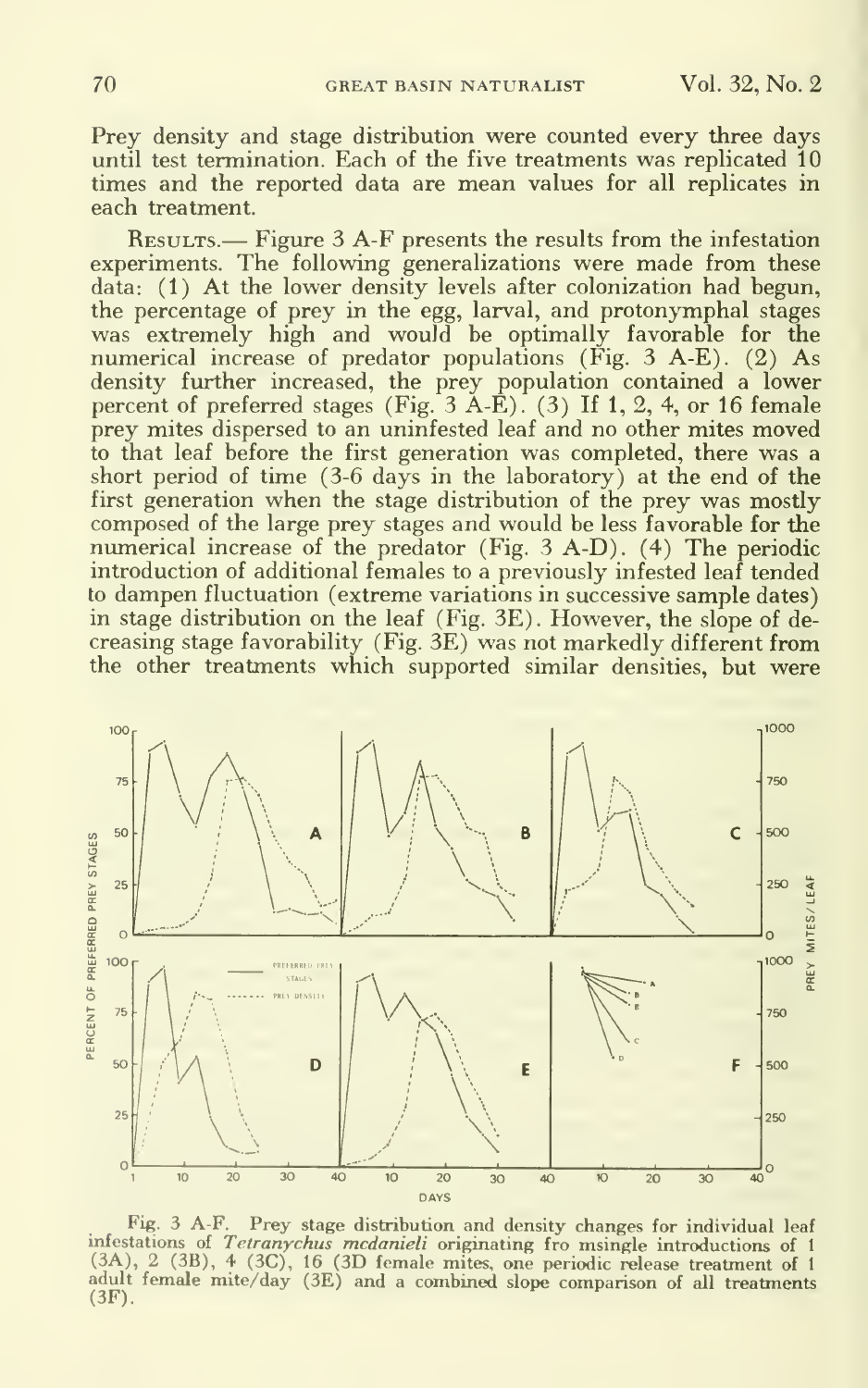started by a single infestation rather than a periodic introduction of prey mites (Fig. 3 A-D). (5) Depending on the number of prey in troduced initially, the period of time that preferred stages would be available to predators was lessened and the slope of decreasing stage favorability was steeper as the introduction density of mites was in creased (Fig. 3F).

Discussion.— These experiments had implications to the colo nization of apple leaves by prey populations under field conditions.<br>Previous population studies in a *T. occidentalis-Tet. mcdanieli s*ystem (Croft, 1970;<sup>4</sup> Croft and Barnes, 1972) indicated that most often the initial contact and subsequent numerical increases of predator populations were begun in early spring as prey populations were beginning to increase and total tree densities were low (<5 prey mites/leaf, but individual leaf densities may be high). During this period, the stage distribution of the prey would be optimally favorable for the numerical response of the predator. This factor undoubtedly contributes to a rapid numerical increase of predators and the remarkable ability of T. occidentalis to control Tet. mcdanieli populations during early season (Croft and McMurtry, 1972b).

Also, during early season, populations of Tet. mcdanieli show considerable developmental synchronization as generations are some what discrete. Samples (total tree estimates) taken prior to the maturity of the first generation of prey mites will often include leaves where the proportion of late nymphal newly and molted adult mites is high (Croft, unpublished data). These conditions of less favorable stage distribution only persist for short periods in early spring when temperatures are low.

A comparison of slope differences at each introduction density (Fig. 3 E) indicated that the period of time in which a highly favorable stage distribution was present on a leaf, lessened as the introduction density was increased. Data suggest that as prey in creased, the prey stage distribution at the leaf, tree, and orchard levels would also become less favorable to predator increases.

#### Seasonal Prey Distribution on Apple Leaves

METHODS.— Field samples collected throughout the season were sampled to test the above hypothesis. Leaves were randomly col lected from 5 trees at one-month intervals throughout the growing season. A sufficient number of leaves were collected at each sample period to insure that 50 were selected with prey mites present. Mean total tree densities during the summer increased from 0.88-162.3 prey/leaf, but individual leaf densities ranged between 1-1000 prey of all stages.

Results.— Figure <sup>4</sup> represents <sup>a</sup> plot of the combined percent- age of prey in the egg, larval, and protonymphal stages (preferred

<sup>\*</sup>Croft, B. a. 1970fr. Comparative studies on foiir strains of Typhlodromus occidentalis Nesbitt (Acarina:Phytoseiidae). Doctoral Dissertation, Univ. Calif., Riverside.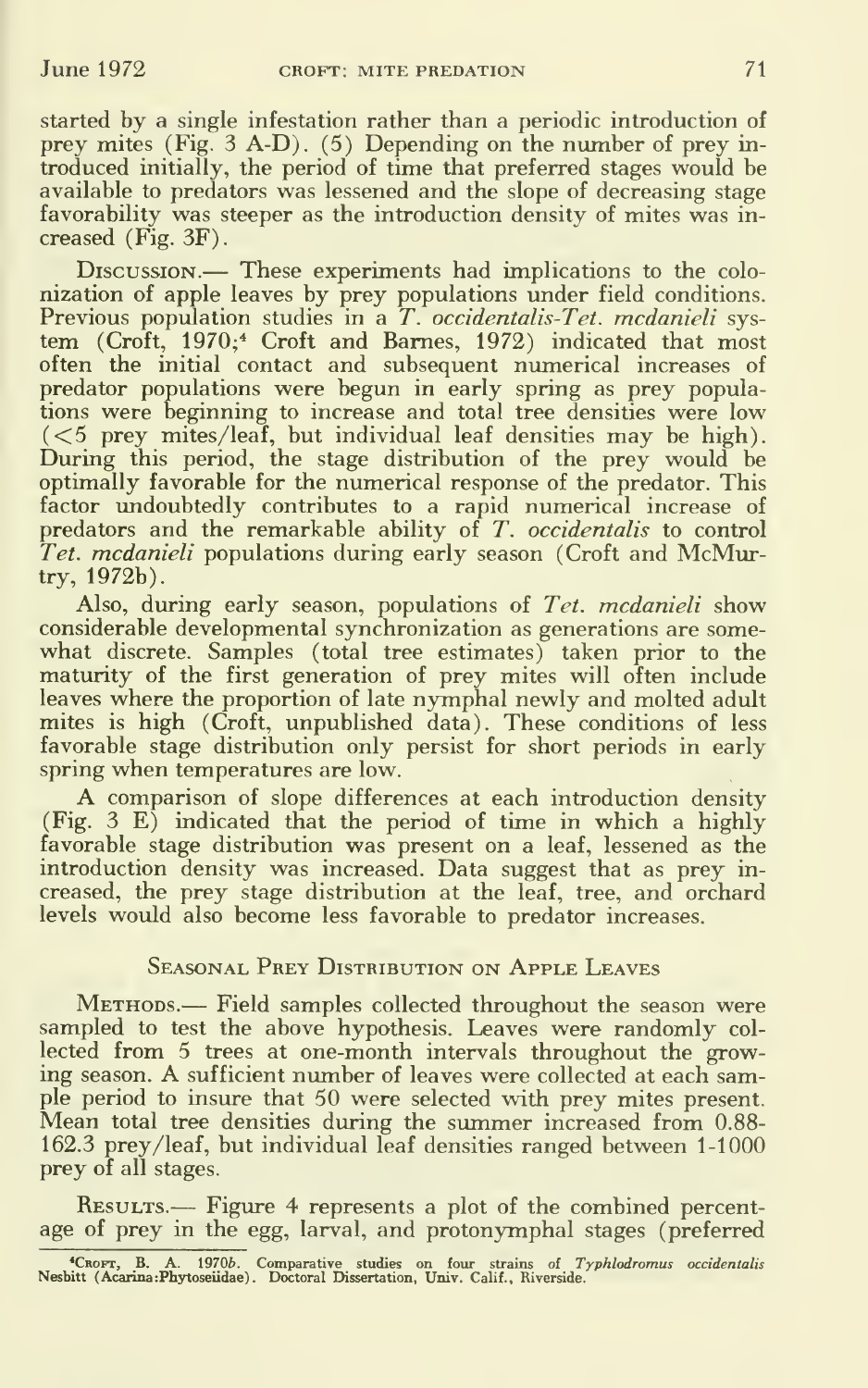prey stages) as related to the density of the total prey population on individual leaves. The broken line in Figure 4 represents the mean percent of preferred prey stages at increasing density levels. A large variation in stage distribution was present on individual leaves at all leaf density levels (Fig. 4). The mean curve declined rapidly as prey density increased from 0-200 mites/leaf, flattened to an almost horizontal line from 200-700 prey/leaf, and upturned slightly be tween 700-1000 prey/leaf. Although a curve decline occurred at in creasing prey densities, the mean percentage of preferred prey re-



PREY MITES (hundreds of mites/leaf)

Fg. 4. A scatter plot of the combined percentage of eggs, larval and protoreferred states provided by the contract percentage of eggs, tava and provident appear and provident density of spider mite populations on individual apple leaves at Oak Glen, California (1970).

mained above 25 percent at all levels and did not attain  $\langle 10 \rangle$  percent which would result in the magnitude of r differences as were reported for eggs and female adult prey in Table 1. The slight upturn at high<br>prey densities (Fig. 4, 700-1000 host/leaf) occurred as the highest prey densities and the more uniform stage distributions developed just before the plant was overexploited by *T*, *medanieli*. As leaves<br>became damaged and were unsuitable food for the spider mites, their density declined and only the larger mature stages were present on the leaves.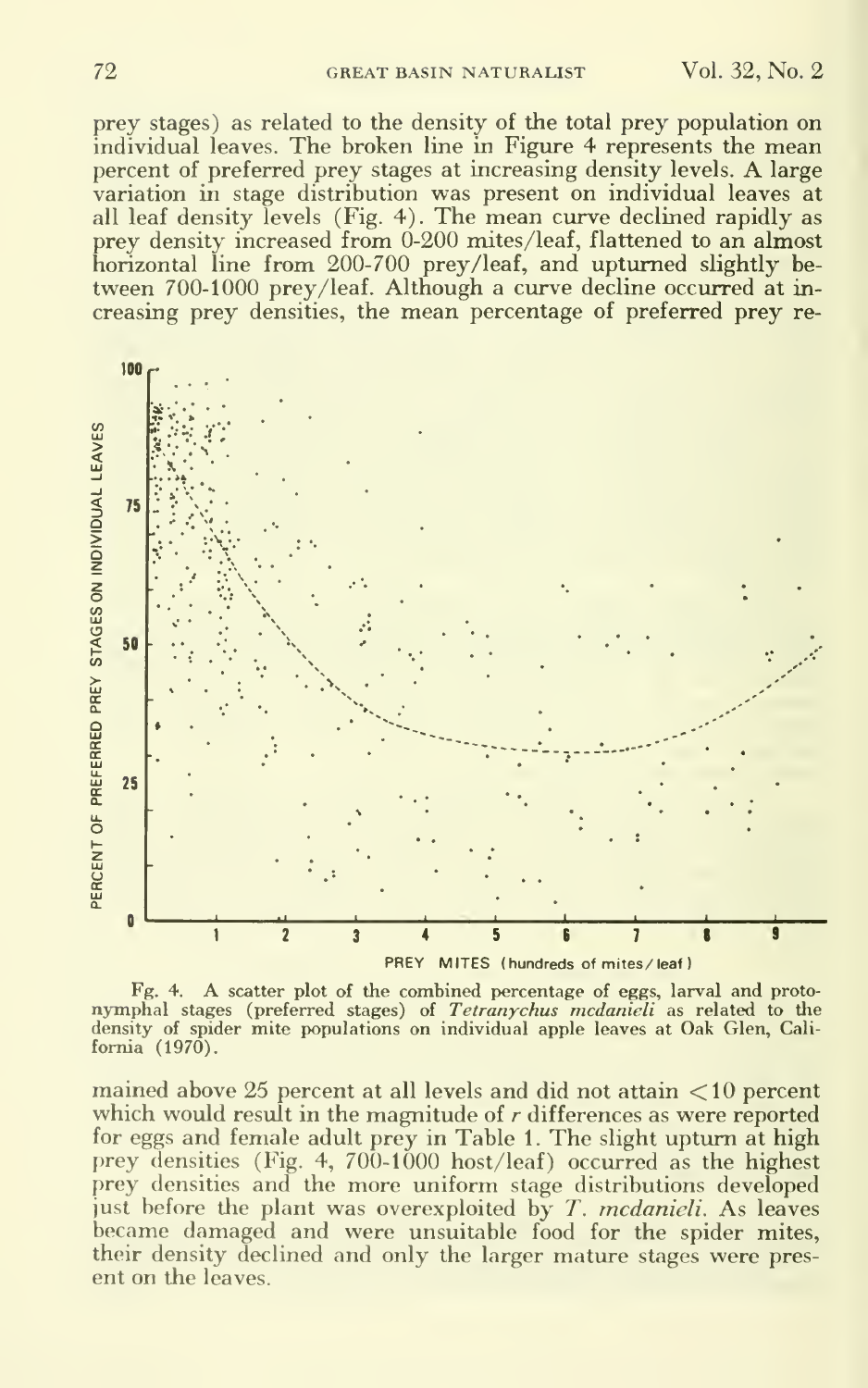#### SEASONAL PREY DISTRIBUTIONS IN TREES AND AN ORCHARD

Methods.— Changes in prey distribution also were measured throughout the summer of 1970 in the <sup>5</sup> trees selected for the pre vious test. Twenty leaves were collected as described by Croft and Barnes (1971) from each tree at two-week intervals throughout the season. The number of each stage type on all leaves were counted at each interval. Density relationships at tree and orchard levels were also estimated.

RESULTS AND DISCUSSION. Figure 5 presents the combined percentage of eggs, larvae, and protonymphs (preferred prey stages) present in two of the trees where fluctuations in stage distribution were the greatest and a mean measurement for the entire orchard (5 trees). As expected, data for the individual trees were more vari able than was the orchard measurement. Individual tree and orchard data did not reflect the extreme stage distribution differences that were observed in the individual leaf samples. This probably was due to the temporal heterogeneity between individual leaf interaction within any given tree and the masking effects of lumping individual leaf counts together. However, individual tree and orchard curves did show a rapid rise to a peak of host favorability during the initial phases of colonization, a slow decline during the midseason, and a rapid decline at the end of the growing season.

From <sup>a</sup> biological control standpoint, the most favorable time for predators to numerically respond and enact control of the prey would be when prey density had just surpassed the minimum density required to maintain an increasing predator population (Fig. 5). Subsequent increasing predator population would encounter less favorable prey stages and denser populations. Also, T*et. mcdanieli*<br>populations at Oak Glen in 1970 (Fig. 5) attained a lower density and developed later in the season when compared to the dynamics of this species in 1968 or 1969. In seasons that prey populations at-<br>tain high densities earlier in the season, less favorable stage distri-



Fig. 5. The combined percentage of eggs, larvae, and protonymphs (pre-<br>ferred prey stages) and total population density of  $Tetranychus medianieli$  in 2 individual apple trees and an apple orchard (mean of 5 trees) at Oak Glen, California  $(1970)$ .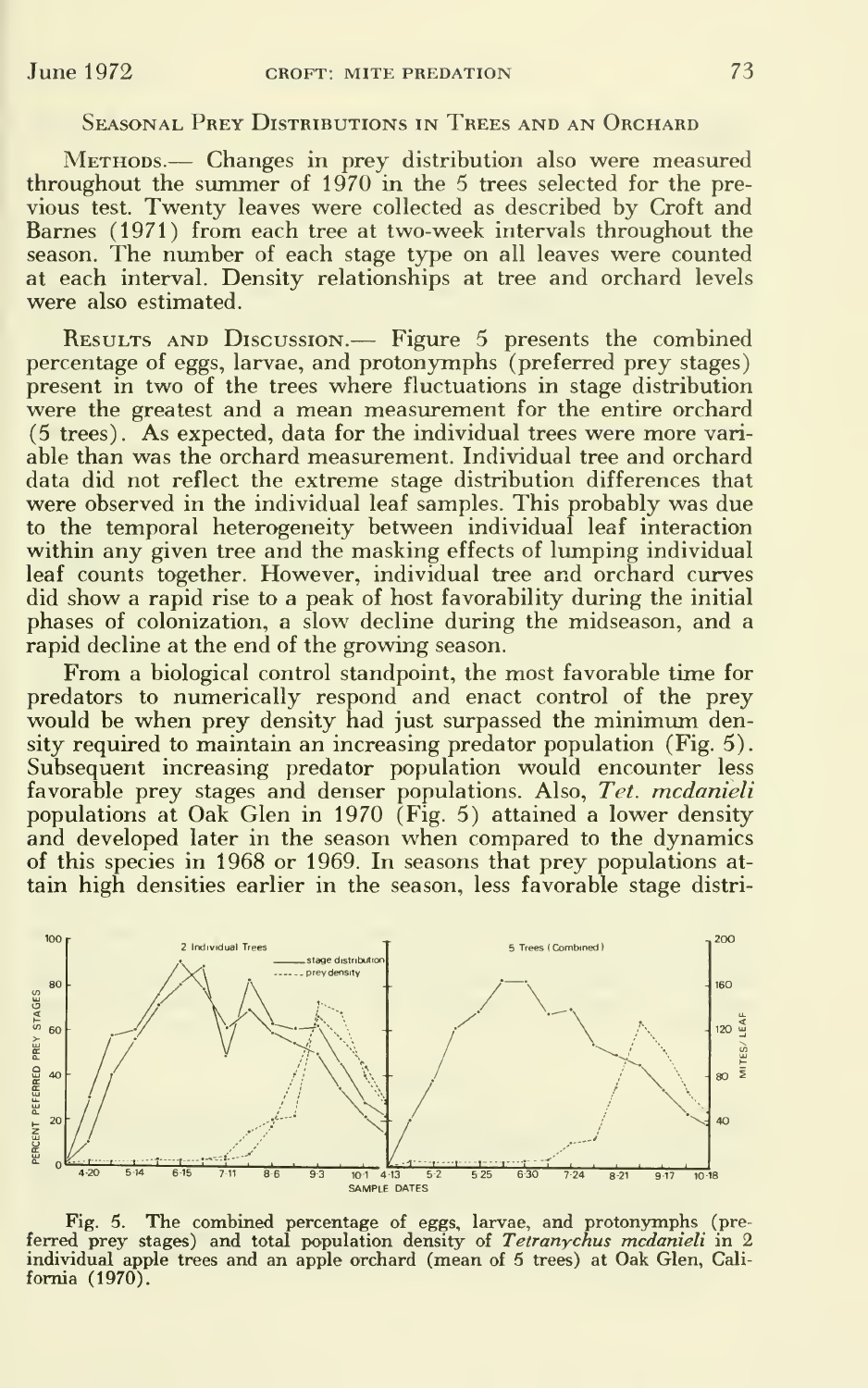bution probably would be present earlier and over a greater period of time.

#### **CONCLUSIONS**

The studies discussed in this paper demonstrate that prey stage distribution of Tet. mcdanieli and Tet. pacificus is an important factor influencing the numerical increase of  $\tilde{T}$ . *occidentalis* in small interaction arenas (apple leaves,  $6 \times 6$  cm construction paper substrates). The direct effect of this factor at larger interaction levels (apple trees and orchards) was not obtained. This effect is likely a complex function of stage distributions, densities, dispersal patterns, and spatial distributions for both predators and prey and other inter acting features of the entire predator-prey-host plant system. However, measures of prey stage distribution, in the absence of predators, suggested possible types that  $T$ . *occidentalis* would encounter in enacting control of Tet. mcdanieli.

At low and intermediate densities, prey stage distributions were optimally and generally favorable for the numerical increase of predators. During short periods early in the season as prey generations were synchronized and as prey densities became high or overwintering conditions approached, the stage distribution became less favor able for the numerical increase of predators.

It is likely that the prolonged periods of prey stage favorability contributes to the ability of  $\overline{T}$ . occidentalis to numerically respond at a rapid rate in early or midseason. However, it is unclear from these studies if the period of prey stage unfavorability is ever of a duration or magnitude to have a significant effect on the rate of numerical response in predator populations. Also, the temporal asynchrony between leaf interactions may be sufficient to dampen the effect of these differences on the mean rate of predator increase at the tree and orchard levels. From an applied biological control consideration, the effects of unfavorable stage distributions would most often occur at high densities. Effective control interactions should have occurred long before these destructive prey levels were attained. For mass release programs, the most favorable period for predator release would be shortly after <sup>a</sup> minimum prey density to sustain a numerical increase of predators was attained. Not only would pest density be reduced, but a highly favorable prey stage distribution would be available to the released predators.

#### LITERATURE CITED

BURRELL, R. W., AND W. J. McCORMICK, 1958. *Typhlodromus* and *Amblyseius* as predators on orchard mites. Ann. Ent. Soc. Amer. 57:483-87.<br>CHANT, D. A. 1959. Phytoseiid mites (Acarina: Phytoseiidae) Part I. Bionomics of sev

the family Phytoseiidae, with descriptions of 38 new species. Canadian Ent.

1961. The effect of prey density on prey consumption and oviposition in adults of Typhlodromus  $(T.)$  occidentalis in the laboratory. Canadian J. Zool. 39:311-5.